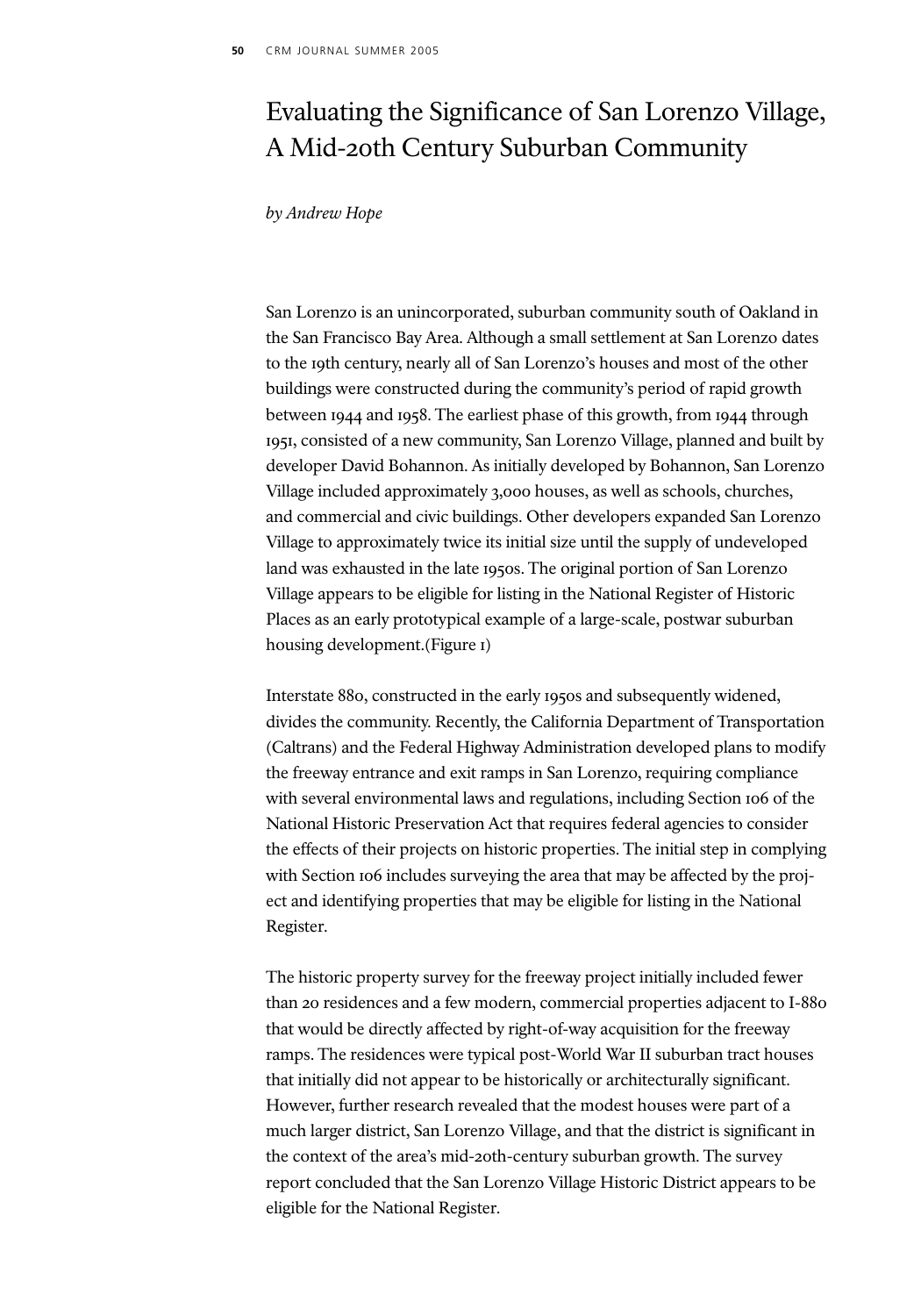# **Postwar Suburbs and the Industrialization of Home Construction**

During the first half of the 20th century, the housing construction industry comprised a large number of independent, small-scale builders. As late as 1938, the typical builder constructed no more than 4 single-family houses per year, with only a few builders capable of constructing as many as 10 houses per year.<sup>1</sup> The small scale of production paralleled comparably low demand in most regions of the United States, due to the difficulty of financing the pur-



#### FIGURE 1

*Bohannon's San Lorenzo Village, about half its ultimate size, is shown in this composite of the 1947 San Leandro and Hayward USGS maps. Additional housing was built to the south and east in the later 1940s and early 1950s.* 

chase of a single-family house. Lending institutions rarely financed more than 60 to 70 percent of the purchase price, with mortgages of 5 years or less that ended with a balloon payment.<sup>2</sup> These terms prevented much of the middle class and nearly all of the working class from buying homes, or required many years of patient saving prior to making a purchase.

The groundwork for altering this state of affairs began with the creation of the Federal Housing Administration (FHA) in 1934. With two million construction workers without jobs, FHA initiated a program of mortgage guarantees to spur lenders to make more loans and thereby increase the rate of home construction and ownership. Although lending institutions embraced the program, little headway was made in stimulating the construction industry during the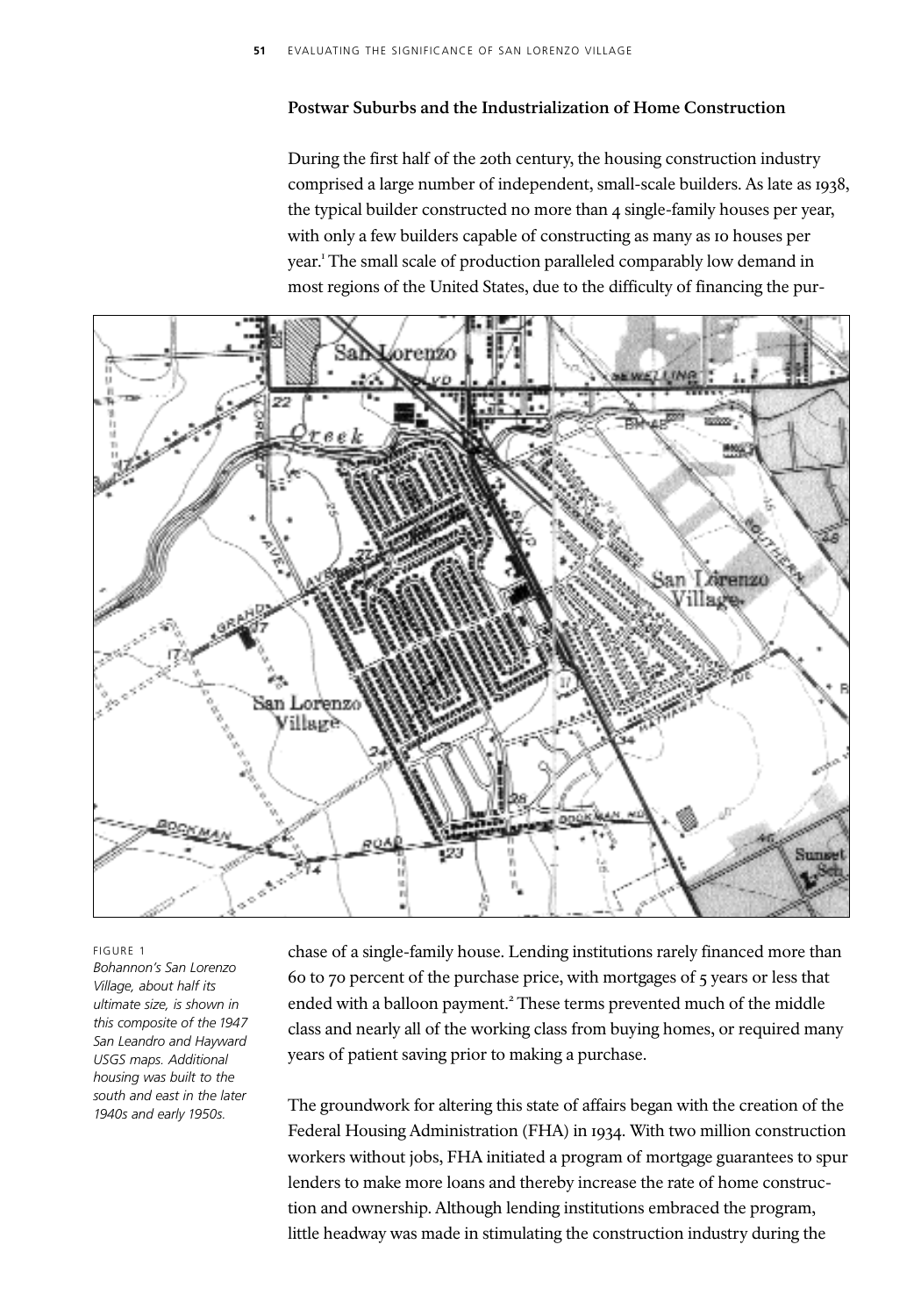Depression. The major catalyst for change came with the Serviceman's Readjustment Act of 1944, commonly referred to as the "GI Bill," which included provisions for government mortgage guarantees of up to 100 percent of the purchase price. Lending institutions responded to FHA and Veterans Administration loan guarantees by dramatically reducing the down payment required and providing fixed-rate mortgages for much longer terms than had previously been considered prudent, to as much as 20 years. By the end of World War II, there was a tremendous pent-up demand for housing, due to a decade of economic stagnation preceding the war and the return of millions of soldiers to civilian life. With mechanisms for affordable financing in place, the building industry responded to the demand by constructing low-cost houses at a rate never before seen.

During the war, the Federal Government became a major customer in the housing market, constructing two million housing units for defense workers and their families near factories, arsenals, and shipyards.3 In the San Francisco Bay Area, cities such as Oakland, Richmond, and Vallejo saw a huge influx of defense industry workers along with government programs to construct housing for them. In fact, the Bay Area was probably the largest recipient of federally funded wartime housing construction in the country.<sup>4</sup> Because the housing had to be constructed as quickly as possible, old methods of building one house at a time were clearly not sufficient.

A small number of builders responded by industrializing the home construction process and standardizing their product. Builders with experience in wartime housing construction were uniquely positioned to become large-scale housing developers after the war. These men were known as "operative builders," a term that referred to those who bought large tracts of land; installed streets, utilities, and other infrastructure; built the houses; and sold the finished houses as part of a new community. Operative builders came to dominate the postwar housing construction industry by building houses at an unprecedented rate and achieving economies of scale not previously seen in housing construction.

Housing developments by operative builders in the decades following the war were often characterized as assembly lines in which the workers moved rather than the product. The operative builders analyzed the construction process and divided it into discrete tasks assigned to different work crews. Each crew performed its assigned task repeatedly, moving from house to house, followed closely by the crew performing the next task. Crews were organized by the skill level appropriate to each task. Less experienced carpenters would do the rough wall framing, while the more experienced did more difficult roof framing, and the most experienced did finish work such as door and window casings.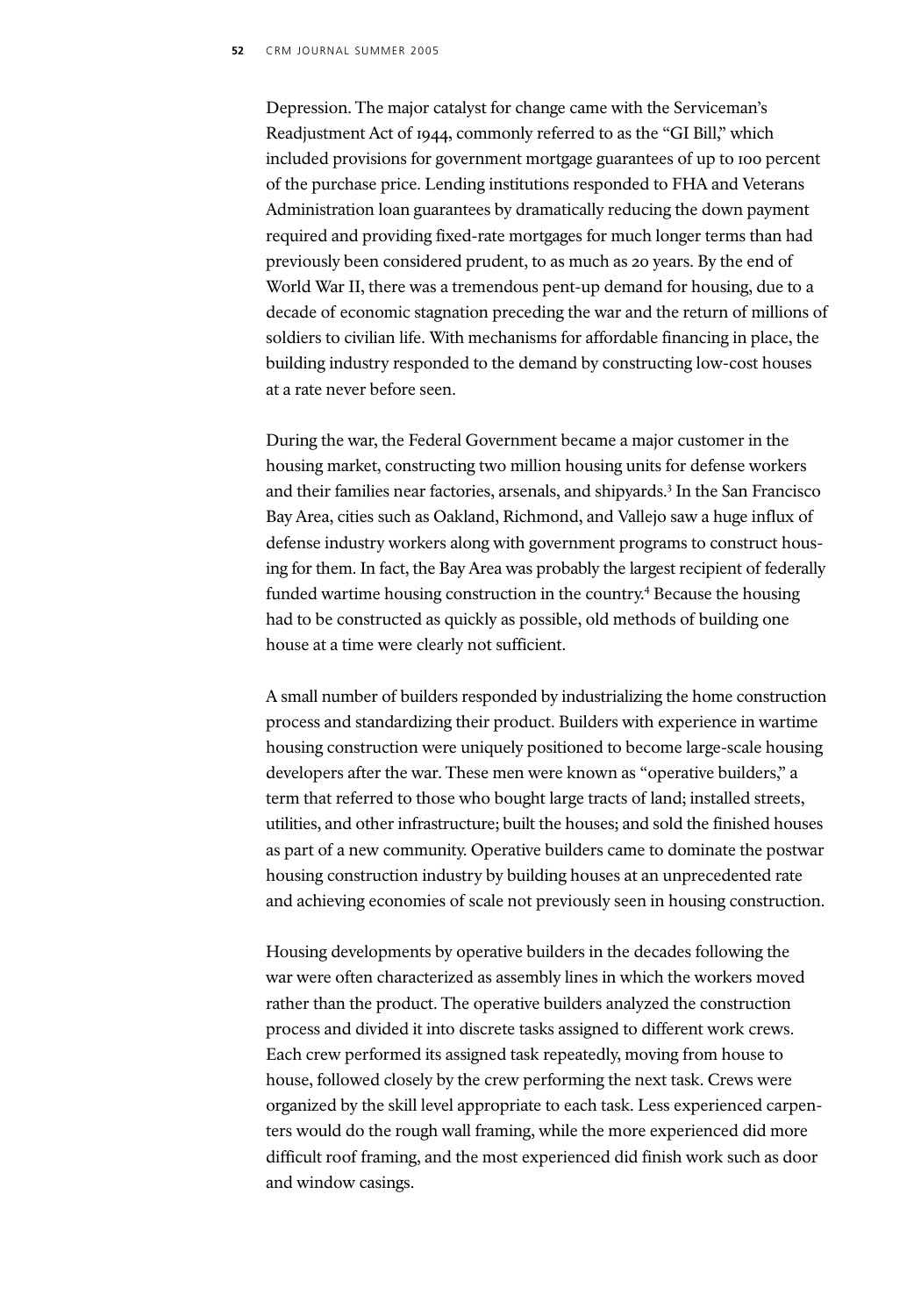One of the most important elements of the industrialized building process was pre-cutting lumber. Typically, a temporary sawmill would be set up at the construction site to fabricate the exact quantity and dimensions of lumber needed for the houses. All of the lumber needed to construct a single house could then be bundled and delivered to each building lot, eliminating the need for field cutting. Some of the largest operative builders, including Bohannon and William Levitt (developer of the Levittowns on the East Coast), acquired stands of timber in northern California, thereby securing a reliable source of materials. In addition to lumber, building components from bathtubs to doorknobs were purchased at volume discounts.

The industrialized building process originated in California, where it was applied to developments of unprecedented size, allowing large numbers of houses to be erected with remarkable speed. In particular, the use of temporary sawmills onsite and the bundling of complete sets of lumber and other materials for each house came to be known as the "California method."5 By 1949, operative builders had become a major force in the housing market, with just 4 percent of all builders being responsible for 45 percent of new housing units.<sup>6</sup>

As one of the first of the operative builders, David Bohannon played a leading role in the development of mass production techniques. In 1939, Bohannon began the construction of Hillsdale, a residential and commercial development on the peninsula south of San Francisco. The plan for Hillsdale included single-family houses, apartments, and a shopping center. In the design of this new community, Bohannon was influenced by two communities developed in the 1920s: the Country Club District of Kansas City by J.C. Nichols and Hugh Potter's River Oaks community in Houston.7 Each combined housing with shopping centers and recreational facilities.

With the suspension of construction at Hillsdale during World War II, Bohannon turned his attention to building houses for defense workers elsewhere in the Bay Area. His first big project was the construction of nearly 300 houses near San Jose in 1941, a development that Bohannon completed in just 9 months. This was followed by the construction of more than 500 houses for shipyard workers in the city of Napa in 1942. Having refined his mass-production techniques with these two projects, Bohannon then built 700 3-bedroom houses in Richmond for workers at the Kaiser shipyards, completing the project in the remarkable time of just 4 months, between early May and early September 1943.<sup>8</sup>

Bohannon began the construction of San Lorenzo Village in 1944. While initially housing many defense workers, neither the Federal Government nor the defense industries were involved in the project as clients. Rather, the project was a speculative venture that responded to immediate needs and anticipated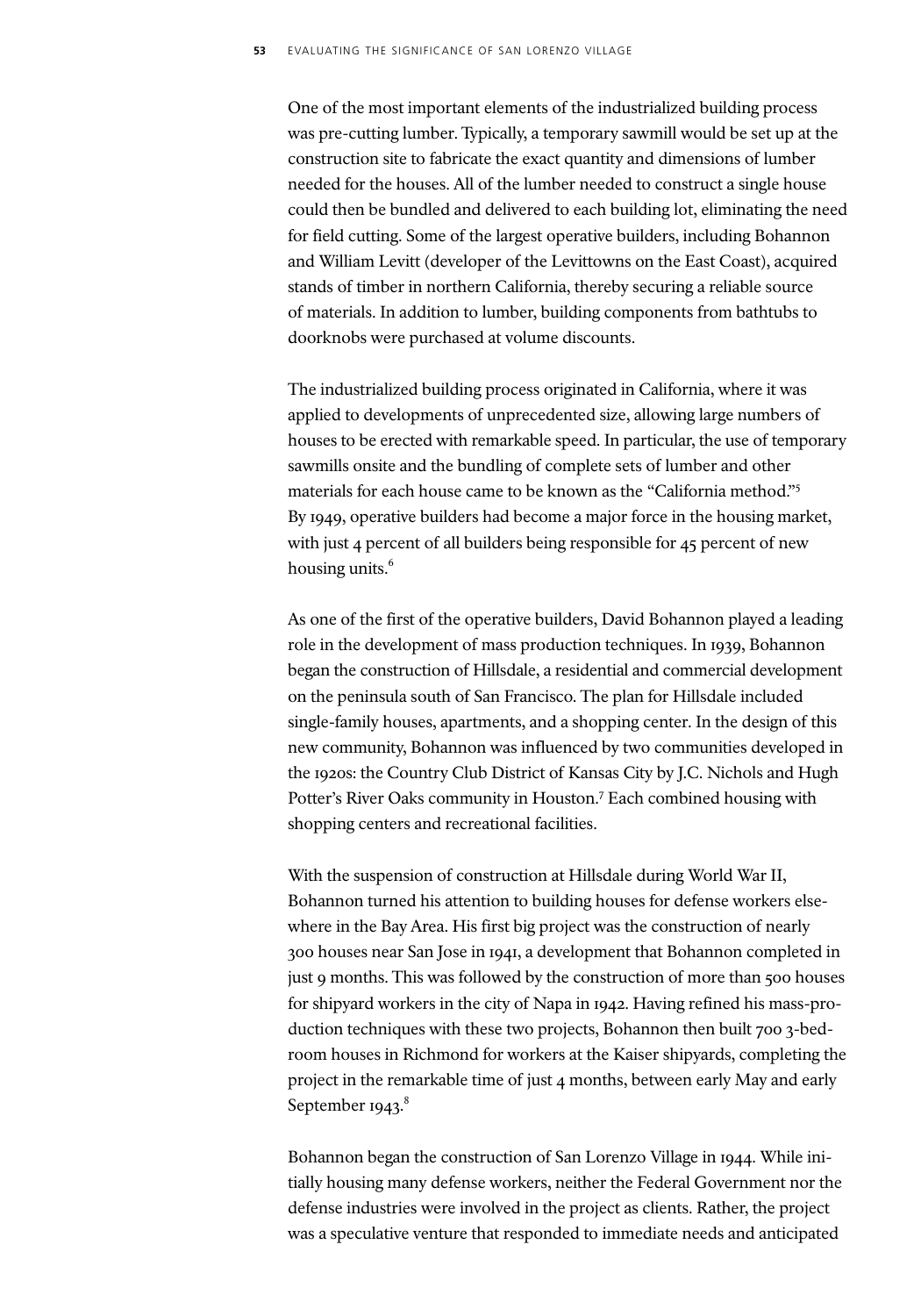

#### FIGURE 2

*This aerial view of a portion of San Lorenzo Village was taken ca. 1950 as the street trees were beginning to mature. The buildings at the upper right are part of a later tract by another developer. (Courtesy of the Hayward Area Historical Society)*

the postwar demand for affordable housing. Bohannon acquired 350 acres of farmland in the unincorporated area between San Leandro and Hayward and built nearly 1,500 houses in 1944 and 1945. $9$  (Figure 2)

Bohannon set up a temporary sawmill on the construction site to fabricate 2 by 4s and other lumber as needed. The lumber was then assembled into wall panels with framed openings for doors and windows, and a complete set of panels was delivered to each lot. Although factory production of wall panels is more common in housing construction today, this was an innovation in the 1940s. A central mixing plant and reusable forms allowed concrete to be poured at the rate of 25 house foundations and 1,000 feet of sidewalks and curbs per day. At the peak of the operation as many as 2,500 workers were involved in the building of the new community.<sup>10</sup> Bohannon constructed an average of more than 400 houses per year from 1944 through 1951, far beyond the rate of even the largest builders of the prewar period.

## **Community Planning and Design**

Operative builders were also called "community builders," whose developments went beyond the scale of previous subdivision construction and constituted entirely new communities. The new housing developments were often located well beyond the city limits or the older streetcar suburbs, in unincorporated areas without zoning regulations. As a result, community builders often acted as planners in the absence of government planning,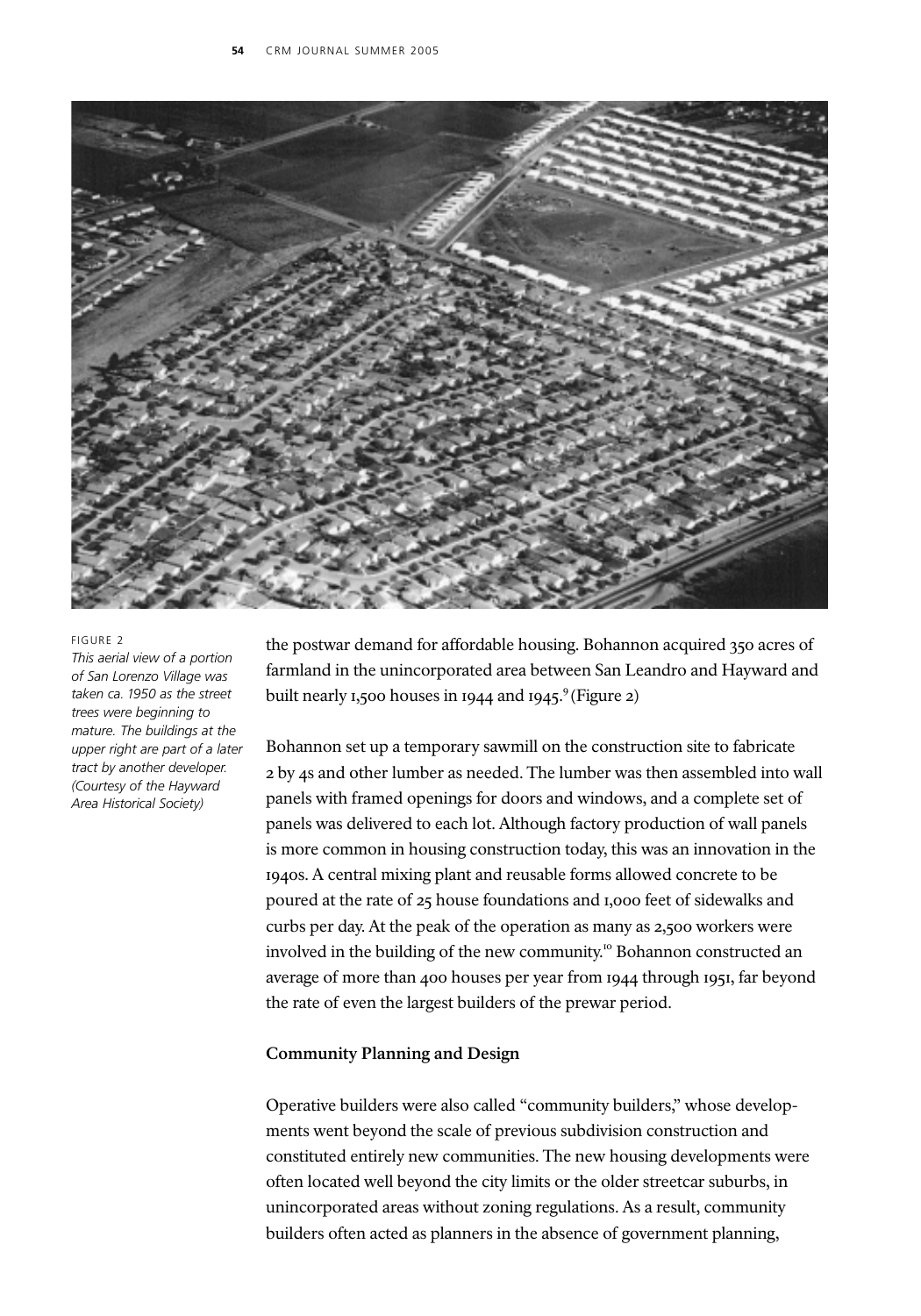

FIGURES 3a AND 3b *Built in 1944-45, these two houses (upper left and right) have the same plan but different roof forms.* 

### FIGURE 4

*The corner window lends this 1947 house (lower left) a touch of modernity.* 

#### FIGURE 5

*The 1948 model house (lower right) featured a large picture window on the facade.* 

*(All courtesy of the author)*

working out forms that came to be considered standards for developments. While community builders were primarily interested in constructing houses and commercial buildings that would bring a return on their investment, they also had to plan for facilities such as schools, churches, parks, libraries, and fire stations.

In addition to planning for a variety of land uses, community builders developed new street layouts, abandoning the rectilinear grids of earlier urban and suburban neighborhoods. Curved streets, looping streets, and the short cul-de-sac were all used extensively in this period. In addition to aesthetic considerations, the primary motive was to make residential streets safer, especially for children, by reducing the speed and volume of through traffic. The new type of street plan can be seen in San Lorenzo Village, where only 6 of the 86 streets in the historic district intersect with Hesperian Boulevard, the main traffic artery through the district. Twenty of the streets are cul-de-sacs, and another 23 are short connector streets with intersections only at their ends. The entire district includes just 124 intersections, substantially less than would be found in a development of the same size laid out in a traditional grid pattern. While curved and looping streets were built in suburban housing developments since the designs of Frederick Law Olmsted in the 19th century, they proliferated in the decades following World War II not only in the more expensive neighborhoods, but in tracts of modest houses intended for first-time home buyers.(Figures 3a and 3b, Figure 4, and Figure 5)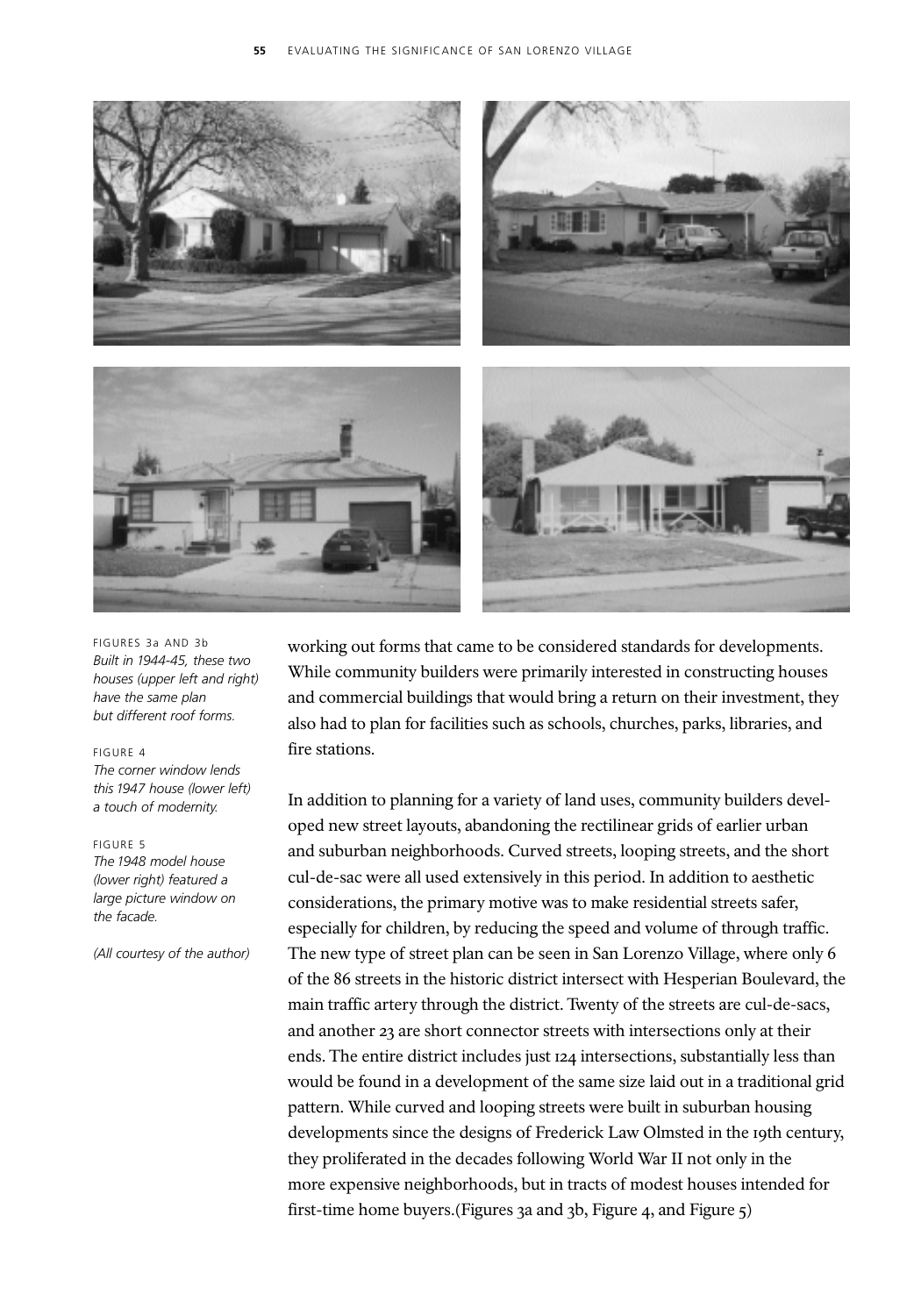Mel Scott noted the significance of San Lorenzo Village as a prototype for new suburban communities in his 1985 book, *The San Francisco Bay Area: A Metropolis in Perspective—*

San Lorenzo Village, begun by the David D. Bohannon Organization in 1944 *in the area south of San Leandro, was a forerunner of the scores of new "planned* communities" of almost identical houses. A whole new town in itself, it housed approximately five thousand people and had its own shopping center, schools, and recreation facilities. In its planning it was, however, superior to many later *ventures in large-scale construction of low-cost houses,because the street system at least included service roads paralleling a main highway (which unfortunately sliced through the development) and the interior streets were designed to assure as much safety and convenience as possible.*

*In many of the other speculative developments built in the immediate postwar years,when returning veterans were taking full advantage of the home-purchasing provisions of legislation enacted during the war,the street layouts were not so* carefully planned, and no sites were set aside for needed schools and  $play grounds.<sup>11</sup>$ 

David Bohannon became the first president of the National Association of Home Builders, founded in 1941, and was a longtime member of the Community Builders Council, founded in 1942 as a subgroup of the Urban Land Institute.<sup>12</sup> The Community Builders Council began publishing the *Community Builders Handbook* in 1947, which codified the planning and design principles of the postwar housing developers. Annual issues of the *Handbook* frequently quoted Bohannon and cited his projects. As a result, the design features that appeared in San Lorenzo Village in the late 1940s became the design standards for subsequent housing developments nationwide.

## **Significance of San Lorenzo Village's Buildings**

National Register criteria state that a property may be eligible for listing as an historic district if it "represents a significant and distinguishable entity whose components may lack individual distinction." The houses of San Lorenzo Village are stylistically conservative and conventional in their design and materials, but are representative of their type and period and collectively convey the immediate postwar era.

The industrialization of the building process led to uniformity of the finished product. All of the nearly 1,500 houses constructed in the first phase of the project utilized the same floor plan, with variety achieved through such techniques as reversing the plan, alternating hipped and gabled roofs, and varying the window locations and exterior paint colors. The single-story, 3-bedroom houses were slightly less than 1,000 square feet, and sold for \$6,000.<sup>13</sup> One of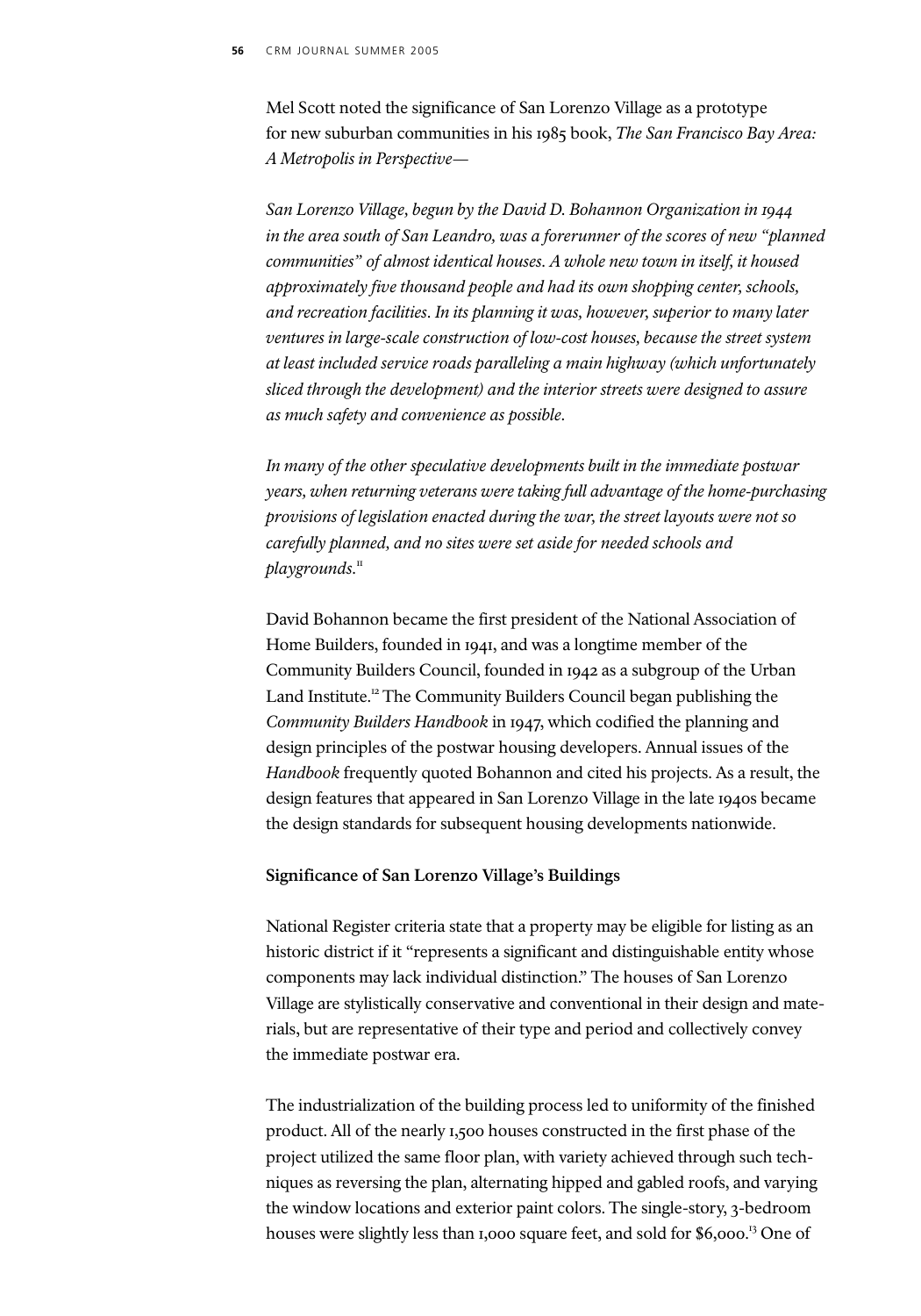the bedrooms had a door leading directly to the outside, so that this room could be rented if not needed by the family. Several different designs were used in the project's subsequent years, but all of the houses built in a year had the same floor plan. Thus, while the house form varied from one neighborhood to the next, all of the houses within a neighborhood were of the same design.

Distinctive characteristics of the houses include their small size, compact plans, and the absence of large porches, all reflecting the priority given to minimizing construction costs. All of the houses were a single story, with one-car garages. Exterior materials included stucco and different types of wood siding, with one-piece, lift-up garage doors. Decorative features were limited to geometric patterns of wood trim on the garage doors and on panels between the facade windows. The designs provided for direct access to the rear yard from the living room or dining area, which, along with the small front porches, reflect the period's emphasis away from the street and public life and towards family life and private outdoor space.

Although the houses at San Lorenzo are not architecturally distinguished, they collectively form a significant ensemble. The historic character of the district is further enhanced by the fact that all three of the schools, three of the churches, and the largest of the commercial buildings recognizably date to the same period as the houses. Two buildings in particular stand out as significant examples of the period's architecture: the Lorenzo Theater and the San Lorenzo Community Church. The Lorenzo Theater, a streamline-moderne movie house built in 1947, features a tall sign pylon above the corner marquee that serves as a landmark for the community. The San Lorenzo Community Church, designed by the architect Bruce Goff during the war for nearby Camp Parks, incorporates a World War II Quonset Hut for the sanctuary. After the war, the Quonset Hut was sold to the present congregation, dismantled, and reassembled at its current location.(Figure 6)



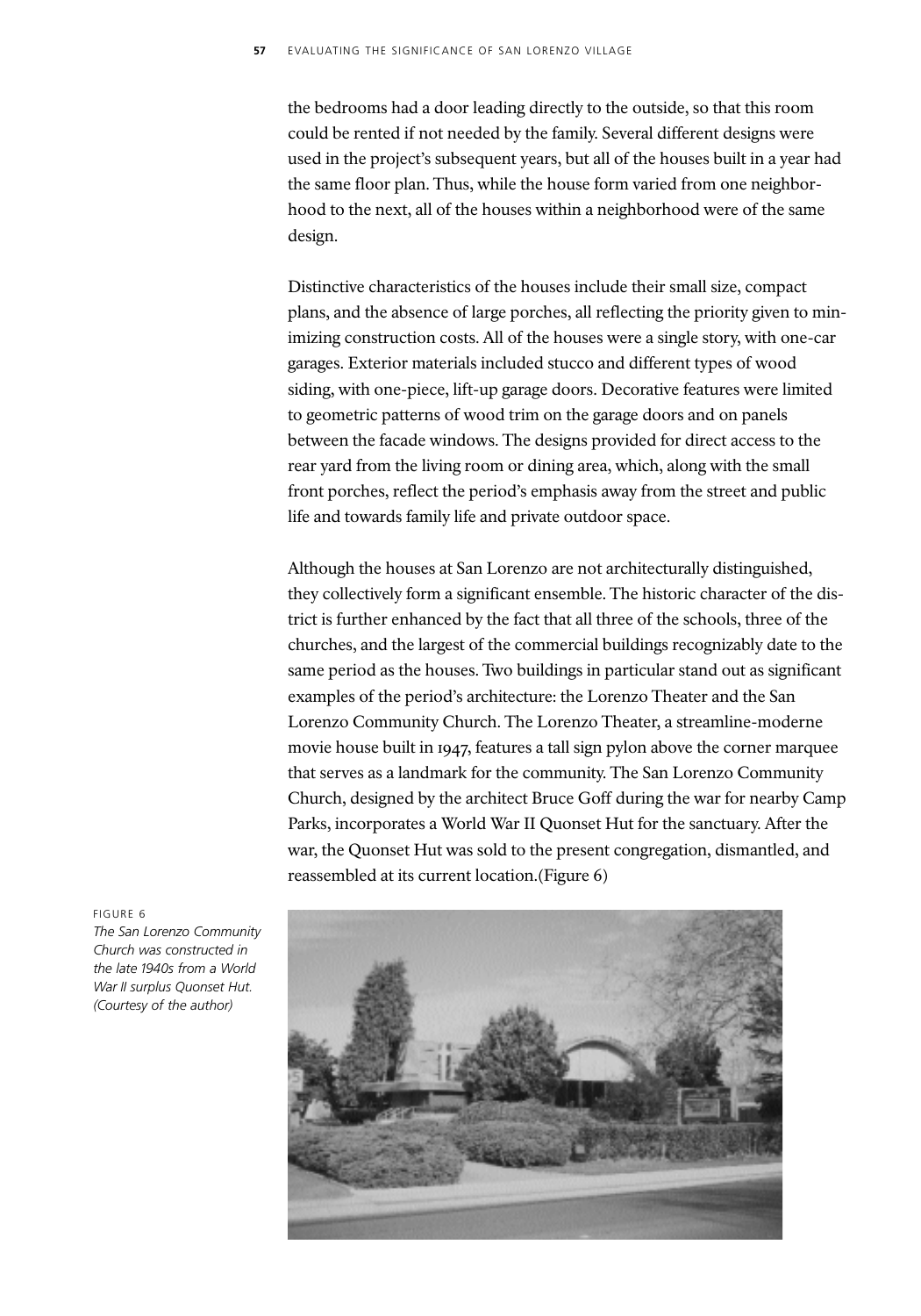## **Integrity**

In order to be eligible for listing in the National Register of Historic Places, a property must possess integrity. This does not mean that a property must be in its original, unaltered state, but it must retain enough of its historic appearance and original material to convey its historic character and significance. In evaluating an historic district, the typical approach is to assess the integrity of each building and determine whether it is contributing or non-contributing to the district. A building constructed after the district's period of significance, or that has been so altered that it no longer conveys its historic character, would be non-contributing. In order for the district as a whole to convey its historical significance, a substantial majority of individual buildings must be contributing.

Almost all of the houses within the proposed San Lorenzo Village Historic District were constructed between 1944 and 1951, although most have been modified to some degree over the half-century since construction. Other buildings within the district, which date to the same period and retain a high degree of integrity, include the community center, fire station, and movie theater, as well as three churches and three schools. Later non-contributing buildings include the library, post office, and three other churches. In addition, most of the existing commercial buildings date to the 1970s and 1980s, although two of the commercial buildings date to the mid-1940s. The original Bohannon plan, concentrating commercial buildings on Hesperian Boulevard, has been maintained.

The great majority of the buildings within the proposed San Lorenzo Village Historic District are single-family houses. Evaluating their integrity was problematic, because making individual judgments about each of the approximately 3,000 houses would have been an enormous undertaking. Instead, a sampling technique was used to gather information on a small number of houses, which would enable generalizations about the integrity of the district as a whole. While this methodology would probably not be sufficient for a National Register nomination, it was considered sufficient to establish the presence of an eligible district for the purpose of Section 106 compliance.

The sample included 10 houses in a row from each of 14 locations selected from a map of the district without prior knowledge of the houses at each location. The 14 locations were evenly distributed throughout throughout the district and included houses spanning the entire construction period. Each of the 140 houses in the sample was surveyed, and alterations visible from the front sidewalks were noted. A majority of the houses have at least one replacement window on the facade. In most cases, the original window frames have been retained, with new vinyl-clad or aluminum sash replacing the original wood sash. Forty-two percent of the garage doors in the sample (57 of 135) are replacements. Surprisingly, in only one house has the garage been converted to additional living space. Twentytwo percent of the houses (31 of 140) have replacement roofs of wood rather than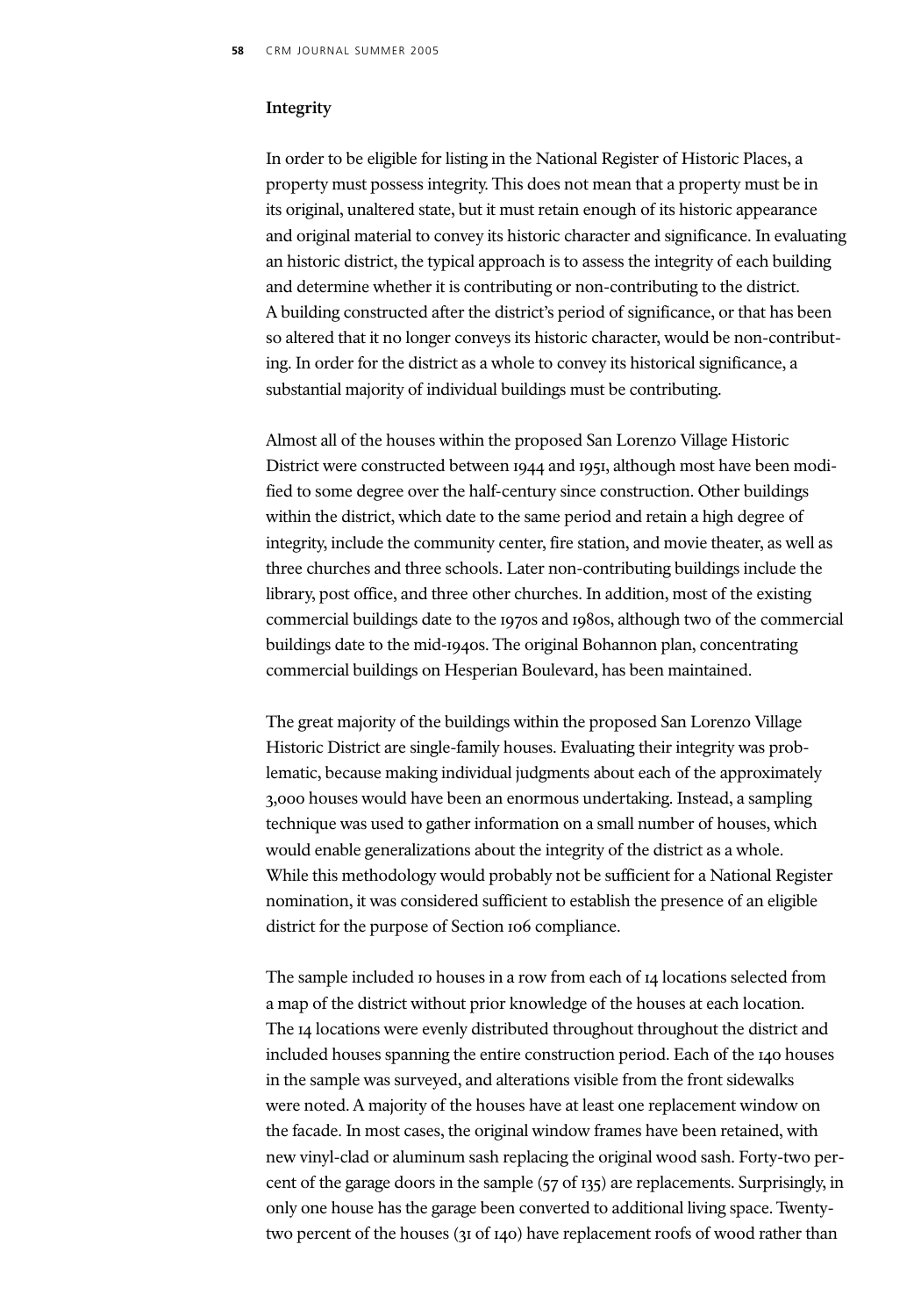

#### FIGURE 7

*This moderately altered house has replacement windows, stone veneer on the facade, and a garage converted to additional living space. (Courtesy of the author)*

## FIGURE 8

*The original form of this substantially altered house has been obscured by later additions, and no original material is visible. (Courtesy of the author)* 

asphalt shingles, and one house has a replacement clay tile roof. About onequarter of the houses has a masonry veneer added to the facade, usually as a wainscot between grade and the window sills. Of the 36 houses with masonry veneer, 34 are brick and 2 are stone or imitation stone products. Thirteen of the houses have new wood siding (such as T-III plywood), which differs in appearance from the original wood siding, and three have aluminum siding. Seven houses have been resurfaced in stucco, with a more noticeable texture than the smooth finish of the unaltered stucco houses. Thirteen houses have additions on the front, and two others have second story additions at the rear. The additions range from an enclosed front porch to more substantial enlargements.

Following the survey, the 140 houses in the sample were sorted into 4 categories: unaltered, slightly altered, moderately altered, and substantially altered. A house might be considered slightly altered if, for example, the only changes were the addition of a brick wainscot to the facade and a new garage door. Moderately altered houses could still be recognized as dating to the era of their original construction, but have had several minor alterations, possibly combined with a more substantial alteration such as the enclosure of the front porch. Substantially altered houses show extensive changes to the fenestration, second-story additions, etc. Generally, substantially altered houses could no longer be recognized as dating to the era of their original construction. (Figure 7 and Figure 8) Nineteen of the houses in the sample (13 percent) appeared to be unaltered, and another 92 houses (66 percent) only slightly altered, 14 houses (10 percent) fell into the "moderately altered" category, and the remaining 15 houses (11 percent) exhibited substantial alterations.

Based on sampling results, the dividing line between contributing and noncontributing buildings falls somewhere within the "moderately altered" group, with all of the "substantially altered" houses and most of the "moderately altered" houses being non-contributing. At least 80 percent of the houses in the district appear to be contributing, a more than sufficient proportion for the district as a whole to convey its historical significance. In addition to the sampling, a windshield survey of the entire district appeared to confirm that the 140 houses surveyed in the integrity sample were representative of the whole district.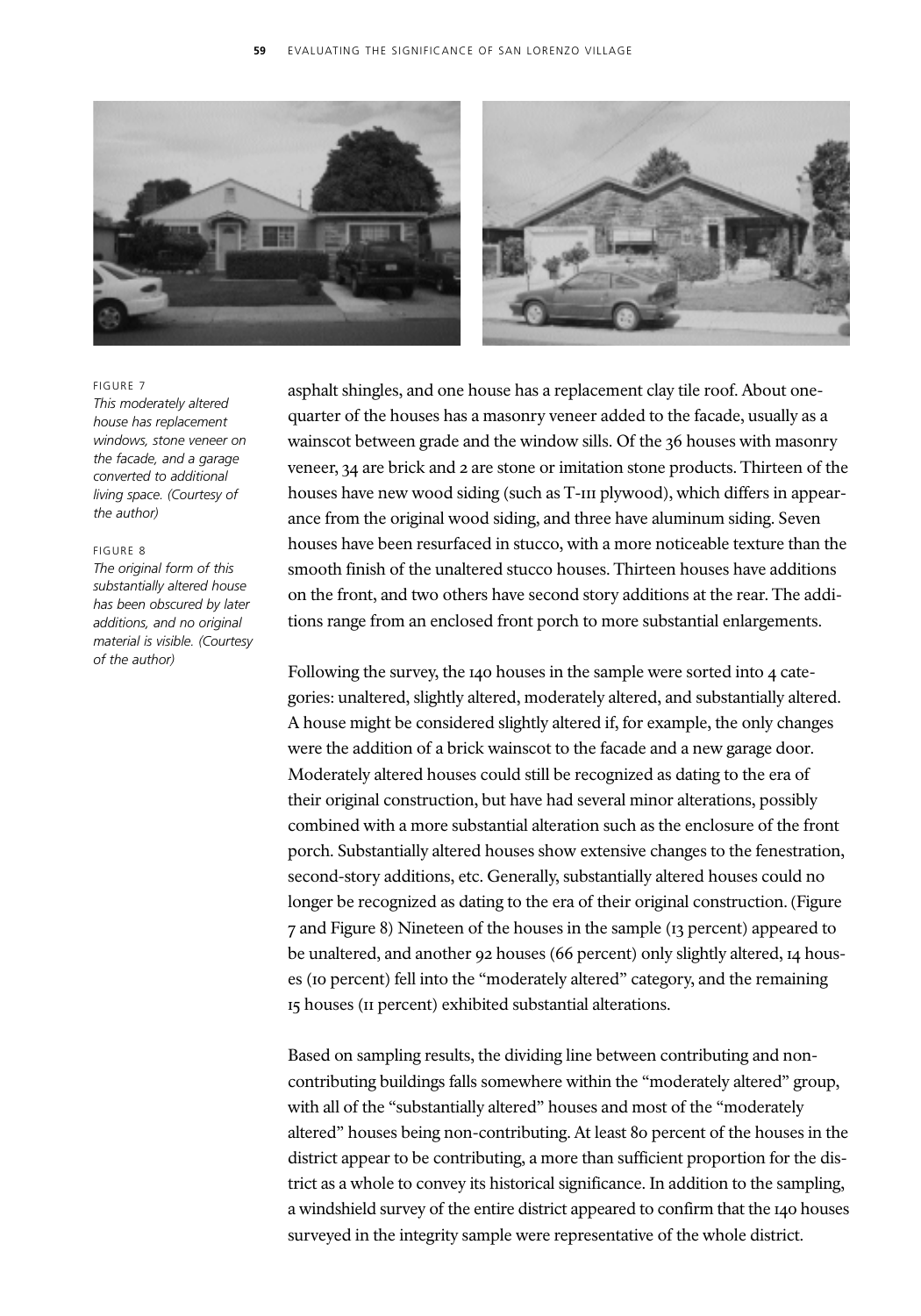# **Conclusion**

The Historic Architecture Survey Report for the San Lorenzo Village Historic District was transmitted to the California State Historic Preservation Office (SHPO) in 2002, with a request for concurrence regarding eligibility of the district and other historic properties. The report concluded that San Lorenzo Village is significant as one of the earliest of the Bay Area's postwar planned communities, and for its pioneering role in the application of mass-production techniques to house construction. The district is also significant for its association with David Bohannon, one of the most influential community builders of the postwar period. The district's houses and other buildings exhibit the distinctive character of their type and period, and the community as a whole conveys a strong sense of the postwar era, in spite of alterations to individual houses.

Because of the size of the district and its unusual nature, SHPO staff requested a tour with Caltrans staff to visually confirm whether the district conveys its historic significance and possesses sufficient integrity for National Register listing. Discussions during and after the tour revealed that SHPO staff had a more negative view of the district's integrity, and there was no consensus on the National Register eligibility of the district. The SHPO staff's more skeptical view of the proposed district was due in part to the high proportion of houses that exhibited at least some alterations, and in part to a higher threshold for the degree of alteration that an individual house could exhibit and still be considered contributing to the district. Particular objection was made to the introduction of materials, such as brick, that were not part of the development's original materials palette.

Subsequent to the site tour with the SHPO staff, a reduction in the scope of the freeway project eliminated the need to acquire additional right-of-way adjacent to the freeway. The redesigned project had no potential to affect the proposed historic district, and therefore no formal response from the SHPO was needed or received on the question of the district's eligibility.

The tour revealed that the integrity of the proposed historic district had diminished noticeably in the two years since the survey effort began. The integrity of the district will undoubtedly continue to diminish as property owners continue to alter their houses. The San Lorenzo Village Homes Association, which enforces deed covenants and has authority over exterior alterations to the houses, prohibited the construction of second-story additions for more than 40 years. However, amid growing concerns that San Lorenzo was becoming a community of retirees, the homeowners' association lifted the prohibition about 15 years ago in an attempt to attract more young families with children.<sup>14</sup> More second-story additions are likely, as the original houses are considered too small by today's standards.